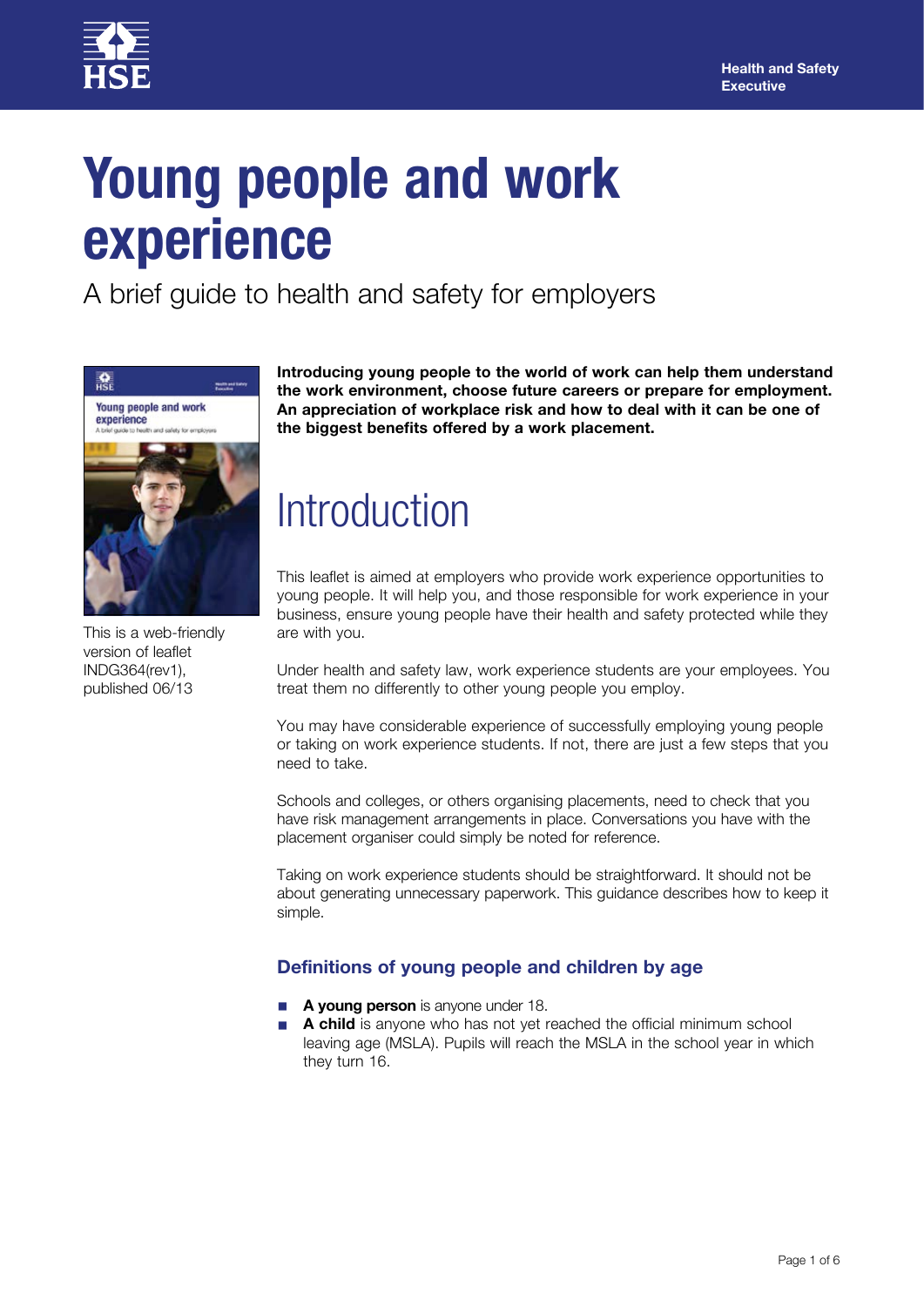### What you need to do

Simply use your existing arrangements for assessing and managing risks to young people.

Avoid repeating your assessment of the risks if a new student is of a broadly similar level of maturity and understanding, and has no particular or additional needs (the organiser or parent should tell you if they have).

If you don't currently employ a young person, have not done so in the last few years and are taking on a work experience student for the first time, or one with particular needs, review your risk assessment before they start.

Discuss the placement in advance with organisers. Take account of what they and the parents or carers tell you of the student's physical and psychological capacity and of any particular needs, for example due to any health conditions or learning difficulties.

Keep any additional work in proportion to the environment:

- For placements in low-risk environments, such as offices or shops, **with** everyday risks that will mostly be familiar to the student, your existing arrangements for other employees should be enough.
- For environments with risks less familiar to the student (eg in light assembly or packing facilities), you will need to make arrangements to manage the risks – this will include induction, supervision, site familiarisation, and any protective equipment needed.
- For a placement in a **higher-risk environment**, such as construction, agriculture and manufacturing, you will need to:
	- ▬ consider what work the student will be doing or observing, the risks involved in that work and how these are managed;
	- ▬ satisfy yourself that the instruction, training and supervisory arrangements have been properly thought through and that they work in practice.

You may, particularly for **higher-risk environments**, need to consider **specific factors** that must be managed for young people, including exposure to radiation, noise and vibration, toxic substances, or extreme temperatures.

Where these specific factors exist in your workplace you should already have control measures in place. This will also apply to legally required age limits on the use of some equipment and machinery (eg forklift trucks and some woodworking machinery). Consider whether you need to do anything further to control the risks to young people.

Explain to parents/carers of children what the significant risks are and what has been done to control them. This can be done in whatever way is simplest and suitable, including verbally, and is very often done through the school or college.

When you induct students, explain the risks and how they are controlled, checking that they understand what they have been told.

Check that students know how to raise any health and safety concerns.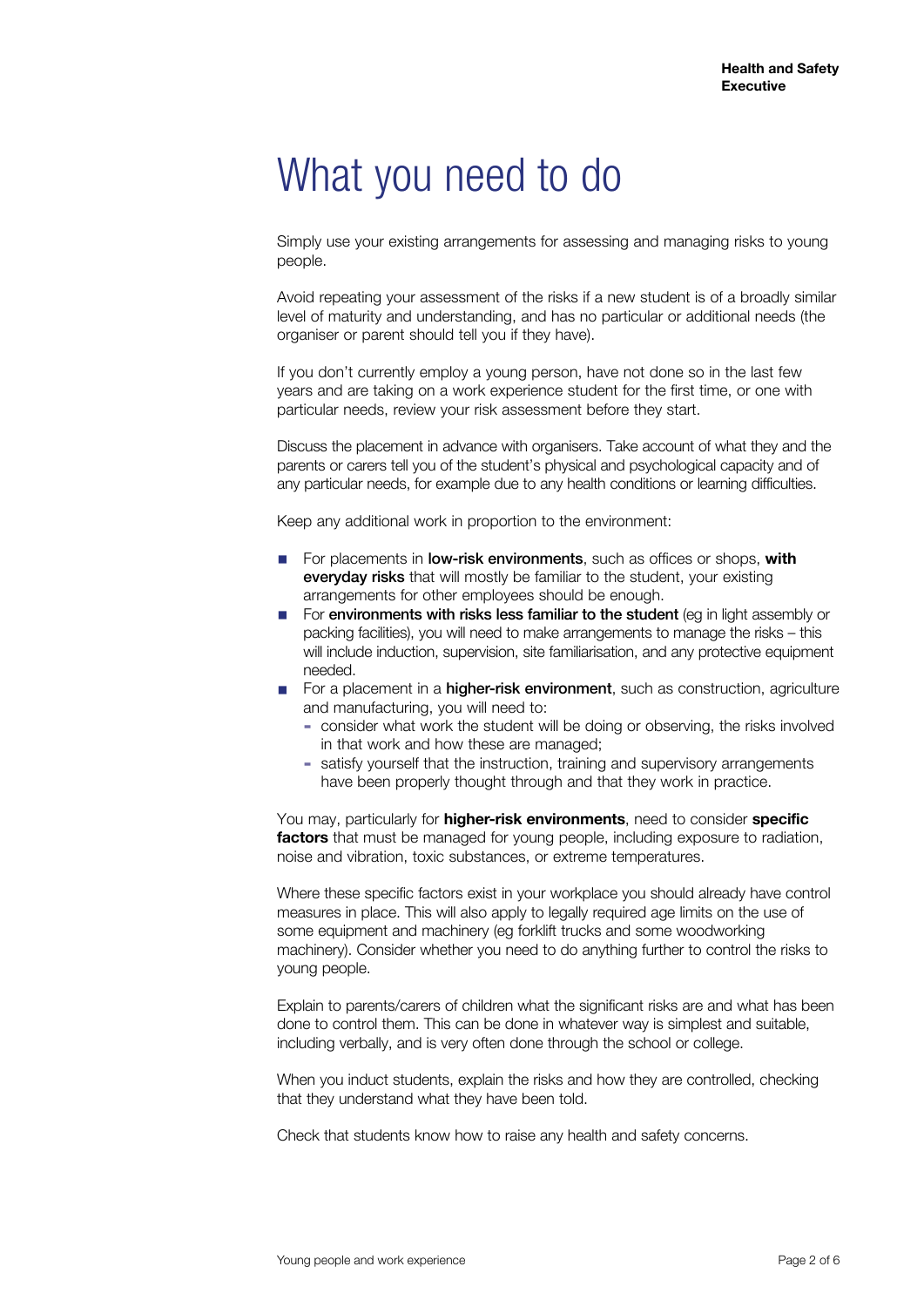# Training and supervision

Many young people are likely to be new to the workplace and in some cases will be facing unfamiliar risks, from the job they will be doing and from their surroundings. You will need to provide them with clear and sufficient instruction, training and supervision to enable them to work without putting themselves and other people at risk.

Young people are likely to need more supervision than adults. Good supervision will help you get a clear idea of the young person's capabilities and progress in the job and monitor the effectiveness of their training.

You will need to consider how much training is necessary. A proportionate approach is needed, for example a low-risk business would not be expected to have a need for lengthy technical training. Similarly, where a student is on a shortterm work experience placement, induction and training needs should be tailored to the tasks they are going to be doing.

It is important that you check young people have understood the instruction and training which will include, for example:

- the hazards and risks in the workplace;
- the health and safety precautions that are in place.

In workplaces where there are health and safety representatives, they can play a valuable role early on by:

- introducing the young person to the workplace;
- helping with their ongoing training;
- giving you feedback about particular concerns.

As employees, young people have a duty to take care of their own health and safety and that of others who may be affected by their actions.

This includes co-operating with you by listening carefully, following instructions, using any safety equipment that you have provided and taking part in relevant training.

# What the law says

Under health and safety law, every employer must ensure, **so far as reasonably practicable**, the health and safety of all their employees, irrespective of age. As part of this, there are certain considerations that need to be made for young people.

This section outlines the requirements in the law. Putting the requirements into practice should be straightforward and in most cases you should already have the necessary risk management arrangements in place.

#### *What does 'so far as reasonably practicable' mean?*

This means balancing the level of risk against the measures needed to control the real risk in terms of money, time or trouble. However, you do not need to take action if it would be grossly disproportionate to the level of risk.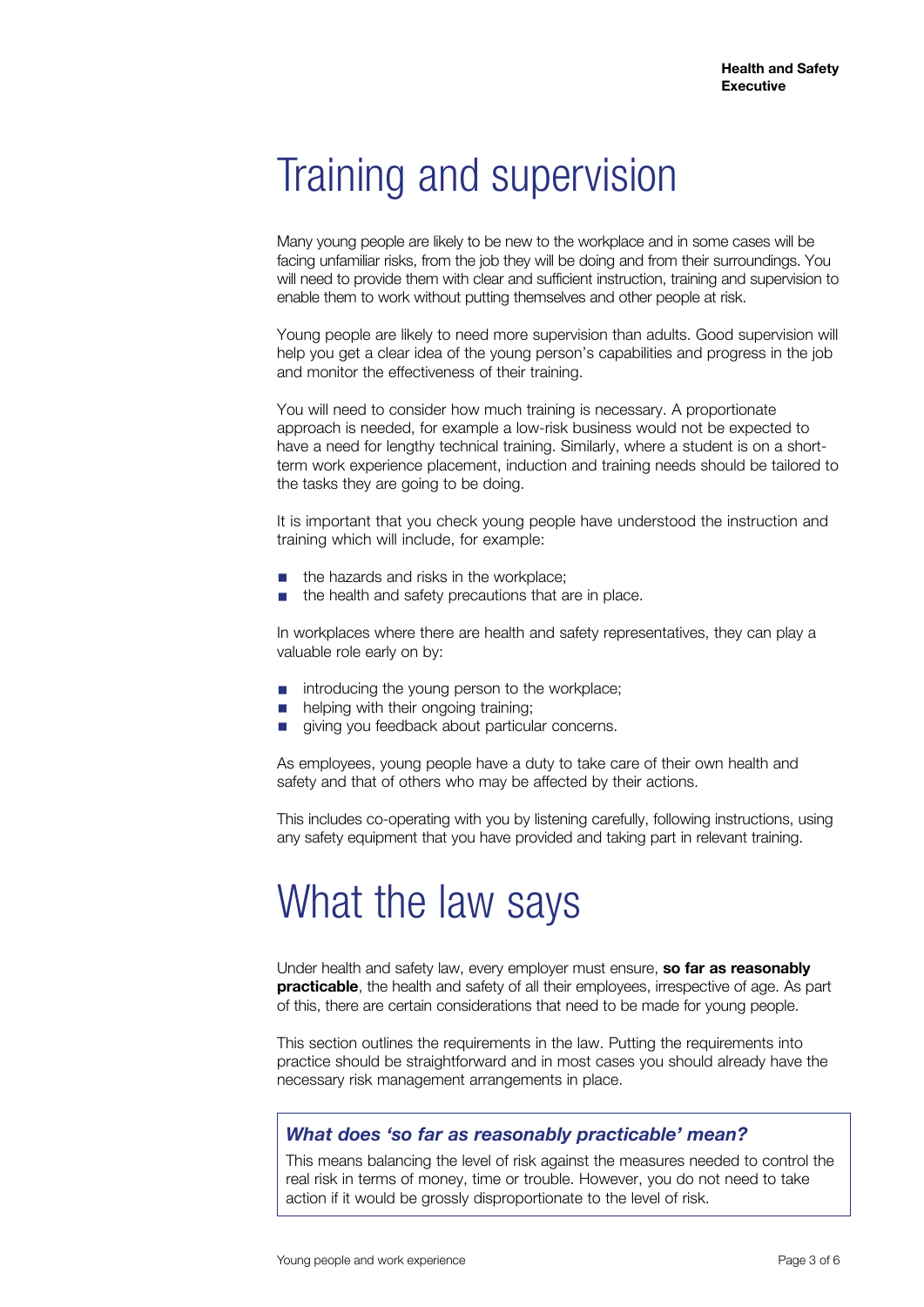#### Under the **Management of Health and Safety at Work Regulations 1999**,

you have a responsibility to ensure that young people employed by you are not exposed to risk due to:

- lack of experience;
- being unaware of existing or potential risks;
- lack of maturity.

You must consider:

- the layout of the workplace:
- the physical, biological and chemical agents they will be exposed to:
- how they will handle work equipment:
- how the work and processes are organised:
- the extent of health and safety training needed:
- risks from particular agents, processes and work.

These considerations should be straightforward in a low-risk workplace, for example an office. In higher-risk workplaces the risks are likely to be greater and will need more attention to ensure they're properly controlled.

HSE's frequently asked questions (FAQs) web page on young people at work provides further advice on making the necessary considerations (www.hse.gov.uk/ youngpeople/faqs.htm).

You need to consider whether the work the young person will do:

- is **beyond** their physical or psychological capacity:
	- this doesn't have to be complicated, it could be as simple as checking a young person is capable of safely lifting weights and of remembering and following instructions;
- involves **harmful** exposure to substances that are toxic, can cause cancer, can damage or harm an unborn child, or can chronically affect human health in any other way:
	- be aware of substances a young person might come into contact with in their work, consider exposure levels and ensure legal limits are met;
	- involves **harmful** exposure to radiation:
		- ▬ ensure a young person's exposure to radiation is restricted and does not exceed the allowed dose limit;
- involves risk of accidents that **cannot reasonably be recognised or avoided** by young people due to their insufficient attention to safety or lack of experience or training:
	- ▬ a young person might be unfamiliar with 'obvious' risks. An employer should consider the need for tailored training/closer supervision.
- has a risk to health from **extreme** cold, heat, noise or vibration:
	- ▬ in most cases, young people will not be at any greater risk than adults and for workplaces that include these hazards it is likely there will already be control measures in place.

A child must never carry out such work involving these risks, whether they are permanently employed or under training such as work experience.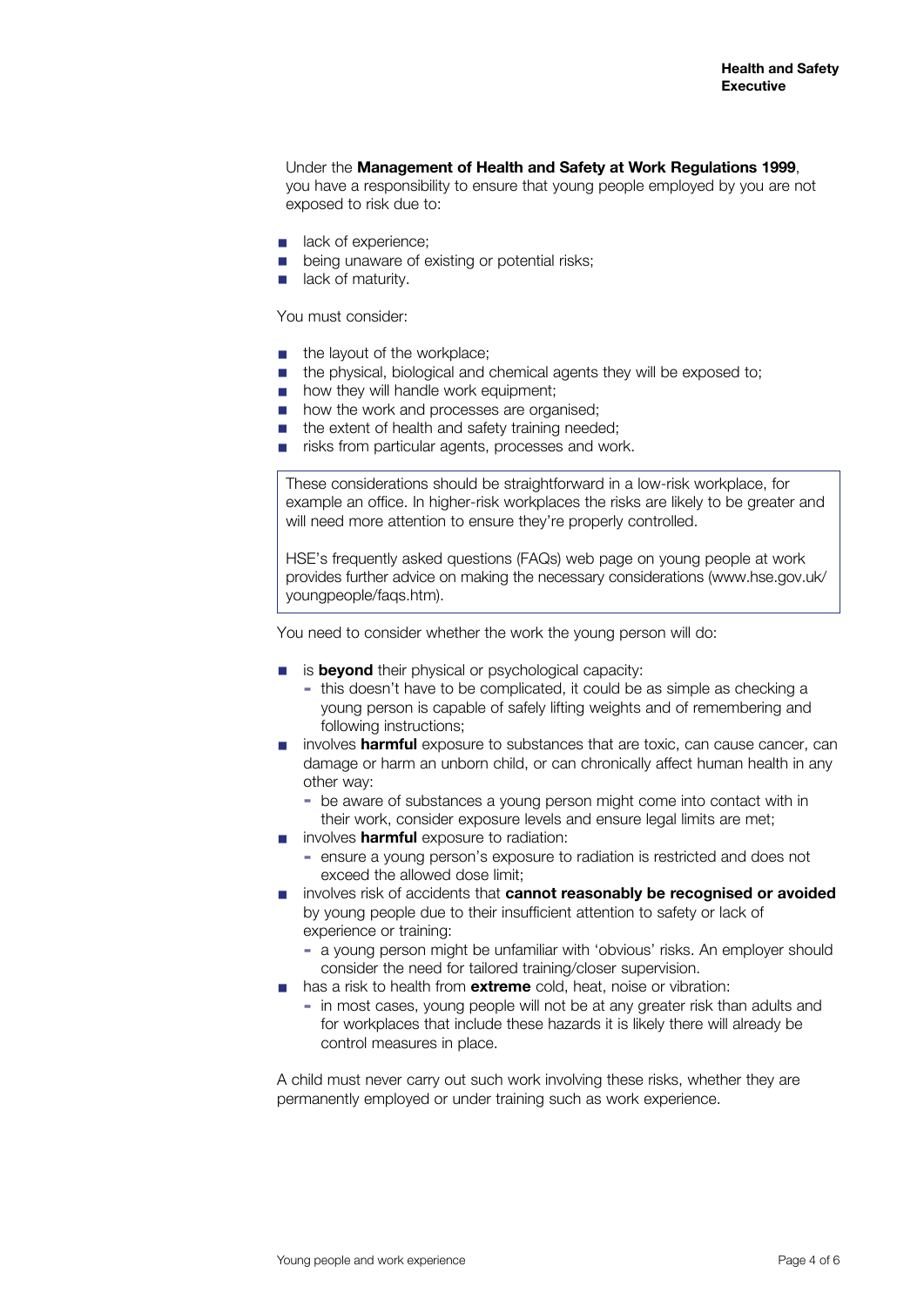A young person, who is not a child, can carry out work involving these risks if:

- the work is necessary for their training:
- the work is properly supervised by a competent person;
- the risks are reduced to the lowest level, so far as reasonably practicable (see the explanation on page 3).

Providing supervision for young workers and monitoring their progress will help you identify where additional adjustments may be needed.

You must let the parents or guardians of any child know the possible risks and the measures put in place to control them. This can be done in whatever way is simplest and suitable, including verbally.

You will already be familiar with the risks associated with your workplace and should be in a position to consider what is or is not appropriate.

#### **Other issues you need to consider**

There are other agents, processes and work that should be taken into account when employing a young person. The following list doesn't cover all of those, but if any of the issues are relevant to your workplace you can find more information on HSE's website (see 'Find out more' for web links):

- biological agents;
- working with chemicals;
- working with lead and lead processes;
- asbestos;
- working with explosives, including fireworks;
- working with compressed air;
- construction, including demolition;
- electrical safety;
- agriculture;
- manufacturing.

#### **Working hours and young workers**

Working hours are not governed by health and safety law.

Young people and children have different employment rights from adult workers and are subject to protections in relation to the hours they can work.

#### **Other regulations**

Children below the minimum school leaving age (MSLA) must not be employed in industrial workplaces such as factories, construction sites etc, except when on work experience.

Children under 13 are generally prohibited from any form of employment. Local authorities have powers to make bye-laws on the types of work, and hours of work, children aged between 13 and the MSLA can do.